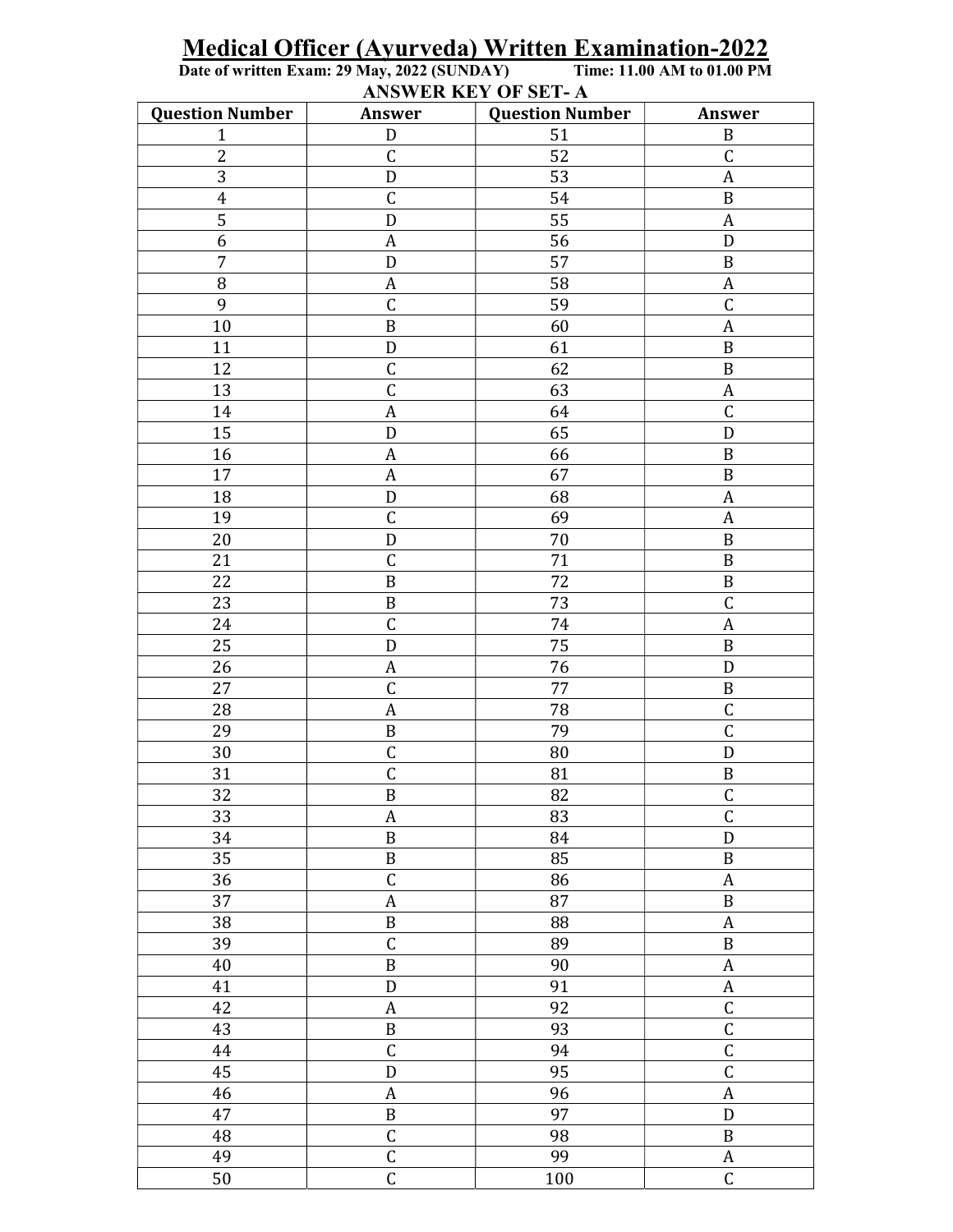## Medical Officer (Ayurveda) Written Examination-2022<br>Date of written Exam: 29 May, 2022 (SUNDAY) Time: 11.00 AM to 01.00 PM

ANSWER KEY OF SET-B

| <b>Question Number</b>  | Answer                  | <b>Question Number</b> | Answer                  |
|-------------------------|-------------------------|------------------------|-------------------------|
| $\mathbf{1}$            | $\, {\bf B}$            | 51                     | ${\rm D}$               |
| $\overline{2}$          | $\mathsf C$             | 52                     | $\mathsf C$             |
| 3                       | $\boldsymbol{A}$        | 53                     | ${\bf D}$               |
| $\overline{\mathbf{r}}$ | $\, {\bf B}$            | 54                     | $\mathsf C$             |
| 5                       | $\boldsymbol{A}$        | 55                     | $\mathbf D$             |
| $\overline{6}$          | ${\bf D}$               | 56                     | $\boldsymbol{A}$        |
| $\sqrt{ }$              | $\, {\bf B}$            | 57                     | ${\rm D}$               |
| $\, 8$                  | $\boldsymbol{A}$        | 58                     | $\boldsymbol{A}$        |
| $\mathbf{9}$            | $\mathsf C$             | 59                     | $\mathsf C$             |
| 10                      | $\boldsymbol{A}$        | 60                     | $\, {\bf B}$            |
| 11                      | $\, {\bf B}$            | 61                     | ${\bf D}$               |
| 12                      | $\, {\bf B}$            | 62                     | $\mathsf C$             |
| 13                      | $\boldsymbol{A}$        | 63                     | $\overline{\mathsf{C}}$ |
| 14                      | $\mathsf C$             | 64                     | $\boldsymbol{A}$        |
| 15                      | $\mathbf D$             | 65                     | $\mathbf D$             |
| 16                      | $\, {\bf B}$            | 66                     | $\boldsymbol{A}$        |
| 17                      | $\, {\bf B}$            | 67                     | $\boldsymbol{A}$        |
| 18                      | $\boldsymbol{A}$        | 68                     | ${\bf D}$               |
| 19                      | $\boldsymbol{A}$        | 69                     | $\mathsf C$             |
| 20                      | $\, {\bf B}$            | $70\,$                 | $\mathbf D$             |
| 21                      | $\, {\bf B}$            | 71                     | $\mathsf C$             |
| 22                      | $\, {\bf B}$            | 72                     | $\, {\bf B}$            |
| 23                      | $\mathsf C$             | 73                     | $\, {\bf B}$            |
| 24                      | $\boldsymbol{A}$        | 74                     | $\mathsf C$             |
| 25                      | $\, {\bf B}$            | 75                     | $\mathbf D$             |
| 26                      | $\mathbf D$             | 76                     | $\boldsymbol{A}$        |
| 27                      | $\, {\bf B}$            | 77                     | $\mathsf C$             |
| 28                      | $\mathsf C$             | 78                     | $\boldsymbol{A}$        |
| 29                      | $\overline{C}$          | 79                     | $\, {\bf B}$            |
| 30                      | ${\bf D}$               | 80                     | $\mathsf C$             |
| 31                      | $\, {\bf B}$            | 81                     | $\mathsf C$             |
| 32                      | $\mathsf C$             | 82                     | $\, {\bf B}$            |
| 33                      | $\mathsf C$             | 83                     | $\boldsymbol{A}$        |
| 34                      | ${\mathsf D}$           | 84                     | $\, {\bf B}$            |
| 35                      | $\, {\bf B}$            | 85                     | $\, {\bf B}$            |
| 36                      | $\boldsymbol{A}$        | 86                     | $\overline{C}$          |
| 37                      | $\, {\bf B}$            | 87                     | $\boldsymbol{A}$        |
| 38                      | $\boldsymbol{A}$        | 88                     | $\, {\bf B}$            |
| 39                      | $\, {\bf B}$            | 89                     | $\mathsf C$             |
| 40                      | $\boldsymbol{A}$        | 90                     | $\, {\bf B}$            |
| 41                      | $\boldsymbol{A}$        | 91                     | ${\bf D}$               |
| 42                      | $\mathsf C$             | 92                     | $\boldsymbol{A}$        |
| 43                      | $\overline{\mathsf{C}}$ | 93                     | $\, {\bf B}$            |
| 44                      | $\mathsf C$             | 94                     | $\mathsf C$             |
| 45                      | $\mathsf C$             | 95                     | $\mathbf D$             |
| 46                      | $\boldsymbol{A}$        | 96                     | $\boldsymbol{A}$        |
| 47                      | ${\bf D}$               | 97                     | $\, {\bf B}$            |
| $\rm 48$                | $\, {\bf B}$            | 98                     | $\mathsf C$             |
| 49                      | $\boldsymbol{A}$        | 99                     | $\mathsf C$             |
| 50                      | $\mathsf C$             | 100                    | $\mathsf C$             |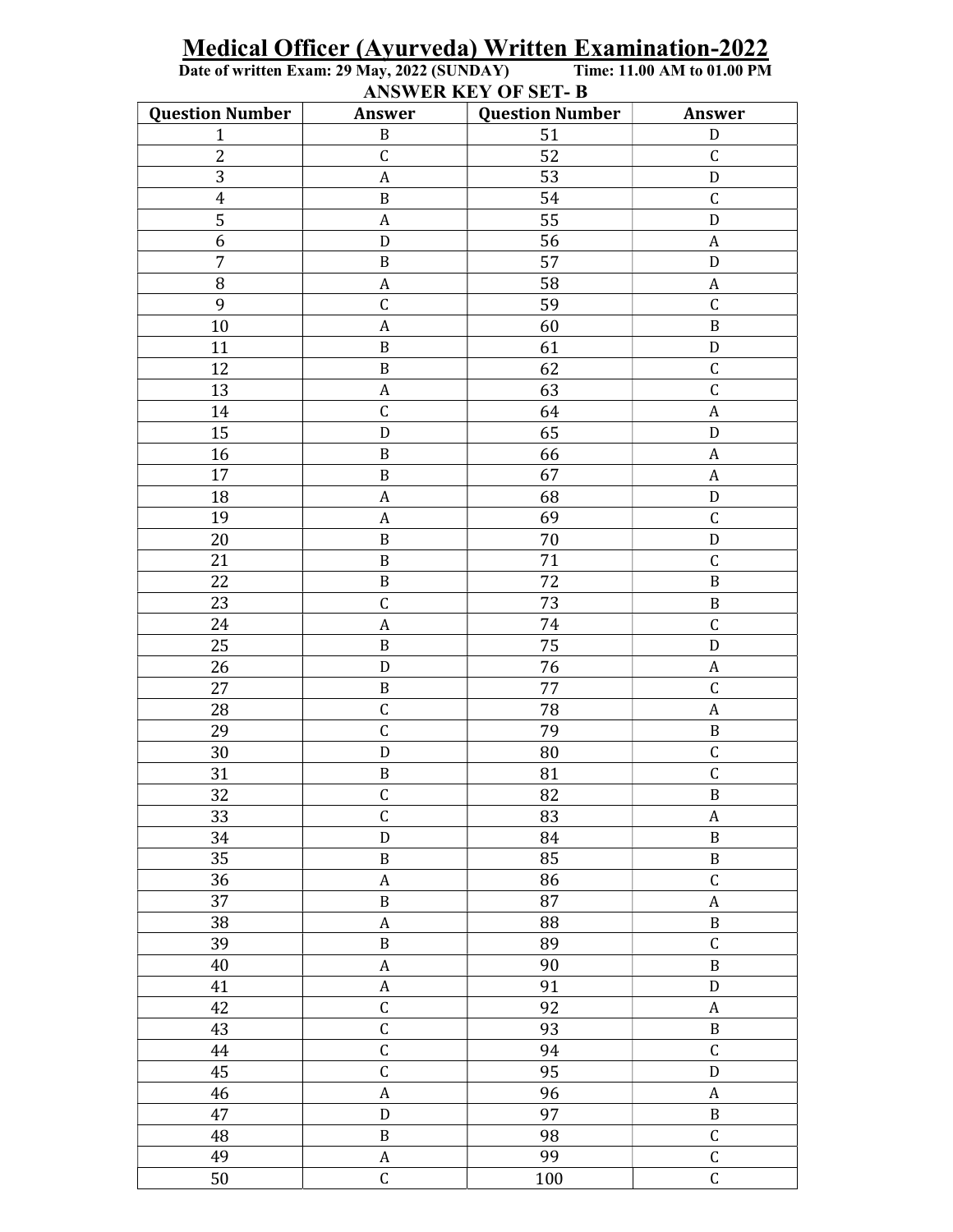Medical Officer (Ayurveda) Written Examination-2022<br>Date of written Exam: 29 May, 2022 (SUNDAY) Time: 11.00 AM to 01.00 PM<br>ANSWER KEY OF SET- C

| <b>Question Number</b> | Answer           | $\frac{1}{2}$<br><b>Question Number</b> | Answer           |
|------------------------|------------------|-----------------------------------------|------------------|
| $\mathbf{1}$           | $\mathsf C$      | 51                                      | $\mathsf C$      |
| 2                      | $\boldsymbol{A}$ | 52                                      | $\mathsf C$      |
| 3                      | $\, {\bf B}$     | 53                                      | $\mathsf C$      |
| $\boldsymbol{4}$       | ${\mathsf D}$    | 54                                      | $\, {\bf B}$     |
| $\overline{5}$         | $\boldsymbol{A}$ | 55                                      | $\boldsymbol{A}$ |
| 6                      | $\mathsf C$      | 56                                      | ${\bf D}$        |
| $\overline{7}$         | $\mathsf C$      | 57                                      | $\mathsf C$      |
| $\, 8$                 | $\mathsf C$      | 58                                      | $\, {\bf B}$     |
| 9                      | $\mathsf C$      | 59                                      | $\boldsymbol{A}$ |
| 10                     | $\boldsymbol{A}$ | 60                                      | ${\bf D}$        |
| 11                     | $\boldsymbol{A}$ | 61                                      | $\, {\bf B}$     |
| 12                     | $\, {\bf B}$     | 62                                      | $\mathsf C$      |
| 13                     | $\boldsymbol{A}$ | 63                                      | $\, {\bf B}$     |
| 14                     | $\, {\bf B}$     | 64                                      | $\boldsymbol{A}$ |
| 15                     | $\boldsymbol{A}$ | 65                                      | $\mathsf C$      |
| 16                     | $\, {\bf B}$     | 66                                      | $\, {\bf B}$     |
| 17                     | ${\bf D}$        | 67                                      | $\, {\bf B}$     |
| 18                     | $\mathsf C$      | 68                                      | $\boldsymbol{A}$ |
| 19                     | $\mathsf C$      | 69                                      | $\, {\bf B}$     |
| 20                     | $\, {\bf B}$     | 70                                      | $\mathsf C$      |
| 21                     | ${\bf D}$        | 71                                      | $\mathsf C$      |
| 22                     | $\mathsf C$      | 72                                      | $\, {\bf B}$     |
| 23                     | $\mathsf C$      | 73                                      | A                |
| 24                     | $\, {\bf B}$     | 74                                      | $\mathsf C$      |
| 25                     | ${\bf D}$        | 75                                      | $\boldsymbol{A}$ |
| 26                     | $\, {\bf B}$     | 76                                      | ${\bf D}$        |
| 27                     | A                | 77                                      | $\mathsf C$      |
| 28                     | $\mathsf C$      | 78                                      | $\, {\bf B}$     |
| 29                     | $\, {\bf B}$     | 79                                      | $\, {\bf B}$     |
| 30                     | $\, {\bf B}$     | 80                                      | $\mathsf C$      |
| 31                     | $\, {\bf B}$     | 81                                      | ${\rm D}$        |
| $\overline{32}$        | $\boldsymbol{A}$ | 82                                      | $\mathsf C$      |
| 33                     | A                | 83                                      | ${\bf D}$        |
| 34                     | $\, {\bf B}$     | 84                                      | $\boldsymbol{A}$ |
| 35                     | $\, {\bf B}$     | 85                                      | $\boldsymbol{A}$ |
| 36                     | ${\bf D}$        | 86                                      | ${\bf D}$        |
| 37                     | $\mathsf C$      | 87                                      | $\boldsymbol{A}$ |
| 38                     | $\boldsymbol{A}$ | 88                                      | $\mathsf C$      |
| 39                     | $\, {\bf B}$     | 89                                      | $\mathsf C$      |
| 40                     | $\, {\bf B}$     | 90                                      | ${\bf D}$        |
| 41                     | $\boldsymbol{A}$ | 91                                      | $\, {\bf B}$     |
| 42                     | $\mathsf C$      | 92                                      | $\mathsf C$      |
| 43                     | $\boldsymbol{A}$ | 93                                      | $\boldsymbol{A}$ |
| 44                     | $\, {\bf B}$     | 94                                      | ${\bf D}$        |
| 45                     | ${\rm D}$        | 95                                      | A                |
| 46                     | $\boldsymbol{A}$ | 96                                      | $\mathbf D$      |
| 47                     | $\, {\bf B}$     | $\overline{97}$                         | $\mathsf C$      |
| 48                     | $\boldsymbol{A}$ | 98                                      | ${\rm D}$        |
| 49                     | $\mathsf C$      | 99                                      | $\mathsf C$      |
| $50\,$                 | $\, {\bf B}$     | 100                                     | ${\mathsf D}$    |